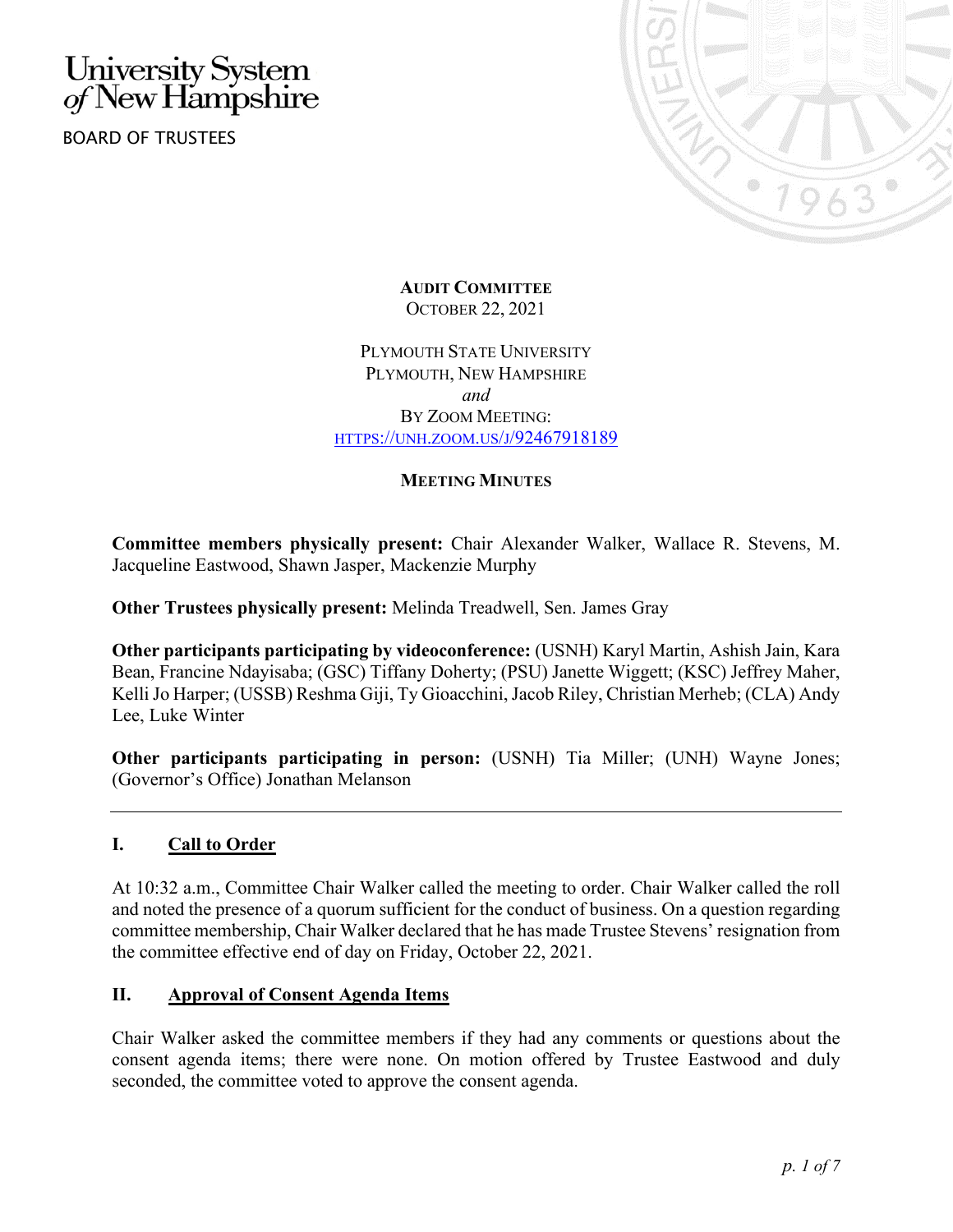Items on the consent agenda appear below:

- A. Minutes of April 15, 2021 Meeting
- B. FY21 Financial Statements and audit report/comments for UNH Foundation
- C. ERM Update on Information Technology and Security
- D. Internal Audit Reports Issued:
	- 1. KSC Admissions Data Security Review Report
	- 2. PSU Student Billing Audit Report
	- 3. UNH Undergraduate Admissions Data Security Review Report

Chair Walker noted that the UNH Foundation financial statements were approved by the Foundation's Board and the ERM update for Information Technology and Security was reviewed by the Administrative Board at their August meeting.

**III. Items for Committee Consideration and Action**

## **A. Approve FY21 University System of New Hampshire Financial Statements B. Review FY21 audit report and comments from CLA**

Mr. Jain introduced Francine Ndayisaba, USNH Director of the Financial Operations Center and Controller, and Andy Lee and Luke Winter from CLA.

Ms. Ndayisaba noted that the audit went well and there were no concerns. She discussed financial highlights including statements of revenues, expenses, and changes in net position since FY17, statements of net position since FY17, and statements of cash flows since FY17.

Financial highlights in FY21 include:

- USNH had an unprecedented net loss of \$44M. The results reflect the impact of Covid-19 related costs of \$64M of which approximately \$50M were in surveillance testing, offset by \$20M in HEERF institutional support and \$33M in GOEFFER state support. In addition, the Covid Enhanced Voluntary Separation Incentive Program (CERP) had a cost of \$56M. There were 485 participants in the program.
- There were healthy returns on endowment investments which increased the market value of total endowments by \$211M over the prior year
- There was a \$39M net increase of UFR. The increase in endowment returns drove this increase.
- USNH adopted three new accounting standards. The most notable standard adopted was GASB 84 regarding fiduciary activities which affects reporting of the Operating Staff Retirement Plan (OSRP). However, USNH has historically presented these funds in the notes to the financial statements so no further compliance was necessary. The remaining two accounting standards had no effect on the financial statements.

Ms. Ndayisaba drew the committee's attention to net tuition and fees, employee compensation and supplies and services on the statements of revenues, expenses and changes in net position. Net tuition and fees decreased due to a decrease in enrollment and an increase in financial aid.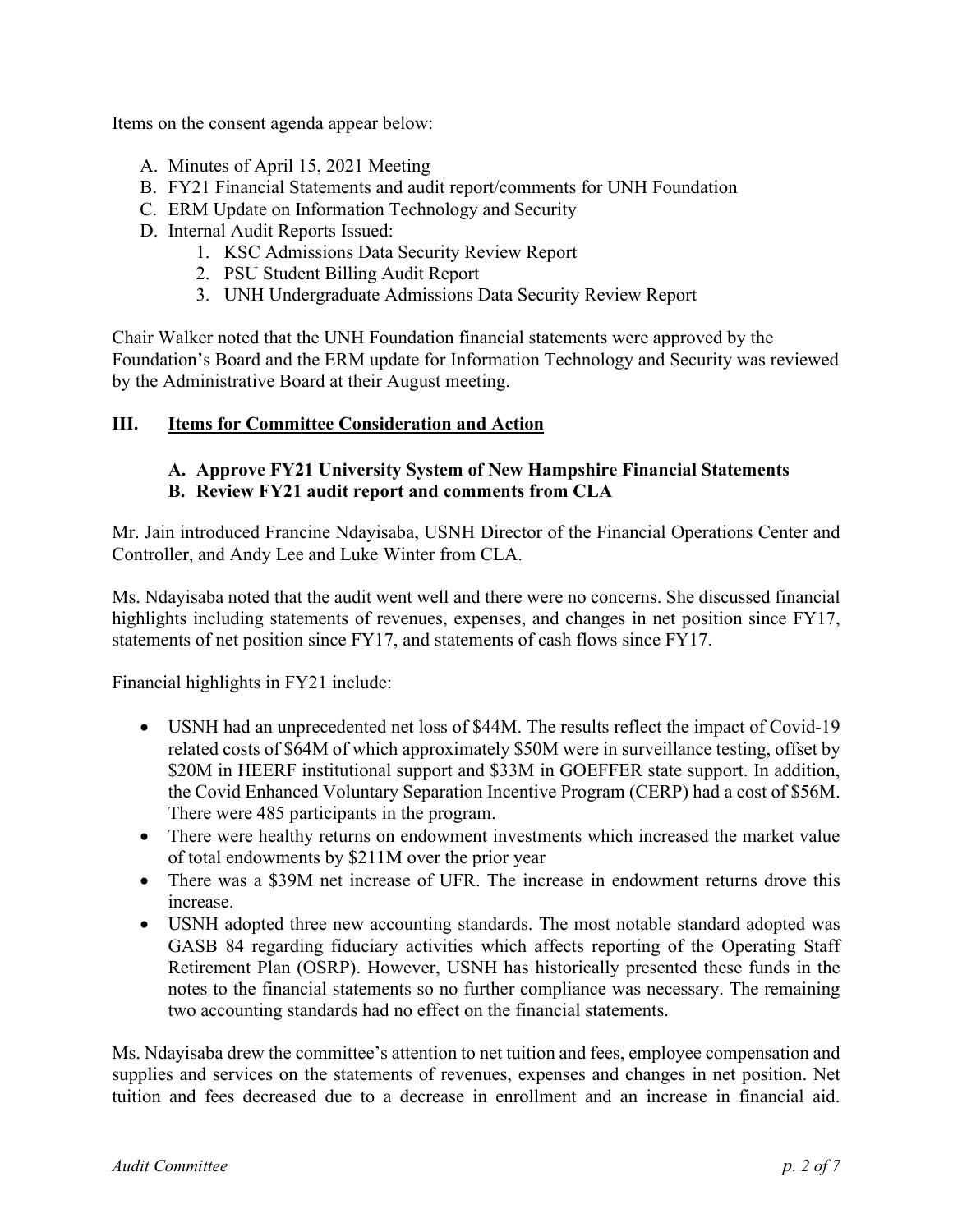Employee compensation increased in large part because of the CERP. The supplies and services cost increased due to Covid expenses.

On the statements of net position, Ms. Ndayisaba highlighted the increase in endowment and similar investments due to healthy returns and the increase in other liabilities and deferred inflows of resources again due to the CERP.

Finally, Ms. Ndayisaba discussed receipts from tuition and fees (net), noncapital gifts, grants and other receipts, and net cash (used in)/provided by investing activities on the statements of cash flows. There was a decrease in net tuition and fees due to FY20 student refunds which remained in student accounts. USNH received grants such as CARES and GOEFFER grants which contributed to the increase in grant funds. Net cash increased due in part to an investment liquidation.

Chair Walker expressed his appreciation for the work of Ms. Ndayisaba and her team.

There were no questions or comments from the committee.

Mr. Lee briefly reviewed the engagement scope and deliverables which includes issuance of the following reports: required governance communications letter, internal control communication letter, and a management letter, if necessary. Mr. Lee noted that a management letter was not necessary this year.

The Uniform Guidance Audit is in progress. CLA is expecting one compliance supplement. They will perform Major Program Determination and Risk Assessment to identify other major programs for testing. The results are typically provided at the January Audit Committee meeting.

Mr. Lee reviewed the responsibility overview of governance, management and the independent auditor, and audit focus areas. He noted that the focus areas did not deviate from the plan discussed at the April Audit Committee meeting.

Finally, Mr. Lee stated that the USNH Financial Statement audit resulted in an unmodified opinion ("clean opinion") on the financial statements, noting his appreciation to the USNH Accounting and Finance team.

Regarding internal controls, Mr. Winter stated that CLA found no material weakness or significant deficiencies, no non‐compliance with laws and regulations regarding internal controls over financial reporting, compliance and other matters. He reminded the committee that CLA does not express an opinion on the effectiveness of the System's internal controls because it is not required under GAAS.

Mr. Winter briefly discussed the footnotes in the financial statements, specifically management's significant accounting policies (Note 1) and disclosure around the COVID‐19 pandemic (Note 15).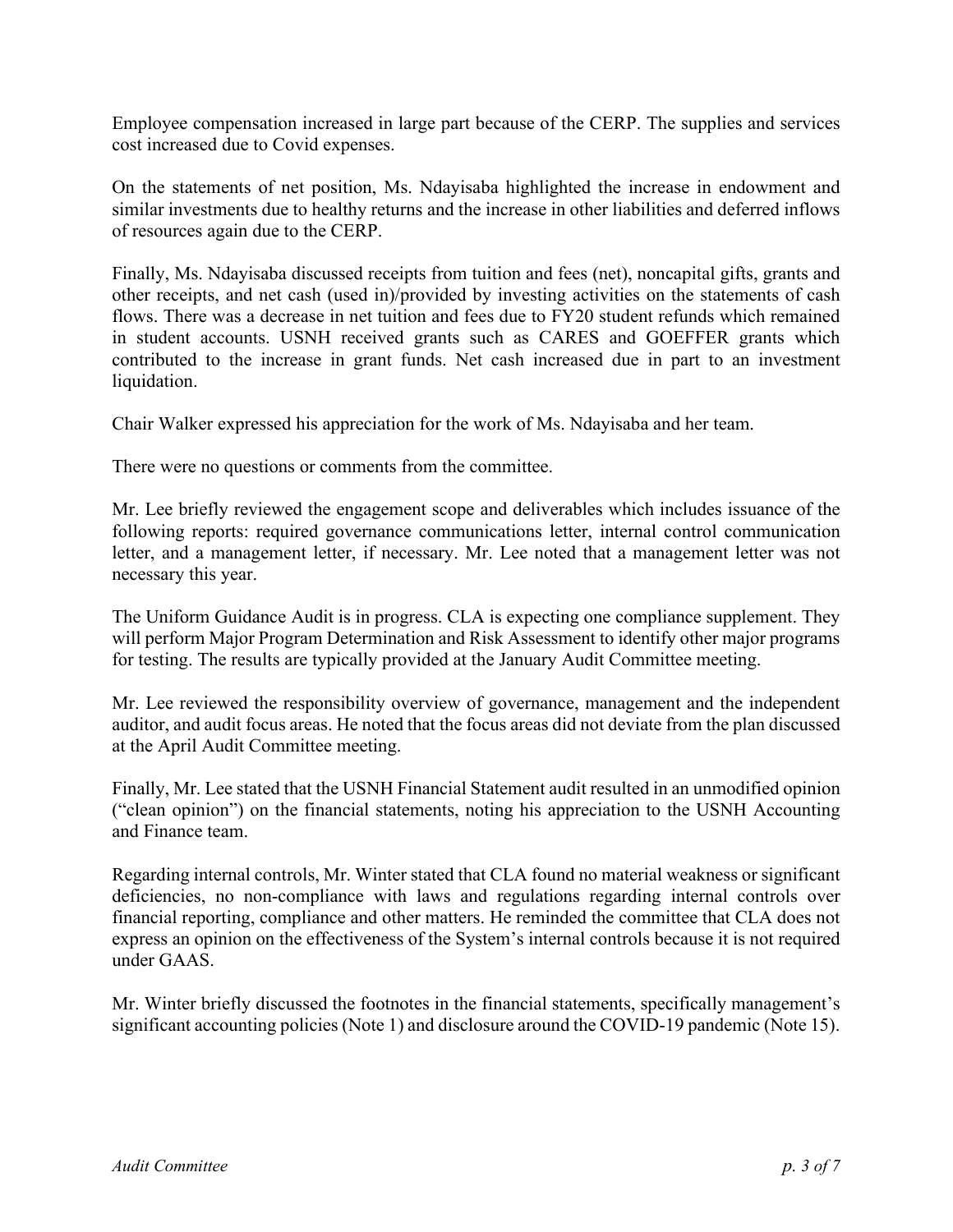CLA concluded that management has a reasonable basis for significant judgements and estimates for items including Net Pension Asset & Net OPEB Liability and noted that they are in agreement with management.

There were no corrected misstatements, errors or adjustments noted. There was one uncorrected misstatement regarding Investment FMV Appreciation. Mr. Winter emphasized that this was not an error; the confirmations revealed that there was a higher threshold than shown. There were no disagreements with management on accounting/auditing matters.

Emerging issues include GASB 84, 87, 93 and 96. GASB 84 regarding Fiduciary Activities (any funds owned by other parties) was adopted in FY21. CLA concluded that OSRP funds are immaterial to USNH and subsequently a separate statement is unnecessary. GASB 87 regarding Leases is effective in 2022 and will be a significant workload. Management is working with an accounting firm to comply with the standard. Also effective in 2022 is GASB 93 regarding replacement of interbank offered rates; however, it should have no major effect on USNH. GASB 96 regarding cloud-based subscription information technology arrangements is effective in 2023.

In response to a question from Chair Walker, Mr. Lee stated that much of the audit work was done virtually. CLA and management will revisit this arrangement for next year's audit. Mr. Lee noted that CLA is comfortable with that approach. Mr. Winter mentioned that CLA will be on site at UNH next week for the single audit.

The following motion was made by Trustee Eastwood, duly seconded, discussed, and approved with no votes abstained or dissenting.

*VOTED, on recommendation of the Chief Administrative Officer, that the USNH Financial Statements for the fiscal year ended June 30, 2021 be approved and forwarded to the Board of Trustees with the following recommended action:*

*MOVED, on recommendation of the Audit Committee, that the USNH Financial Statements for the fiscal year ended June 30, 2021 be accepted and forwarded to the Governor, the Legislative Fiscal Committee, and others as specified in state law RSA 187-A:22.*

# **C. Approve Audit Committee FY22 Meeting Schedule and Work Plan**

Mr. Jain noted that the work plan is being presented at this meeting due to the cancellation of the June 2021 meeting.

Items expected to be on the January agenda include the Single Audit report, Internal Audit's annual plan and report, and ERM updates as presented to Administrative Board. The Title IX report is on the agenda for the January 2022 meeting; however, the Title IX Coordinators have proposed to present the next report at the January 2023 meeting because of changes in the state law. The timing can be adjusted based on the committee's expectations.

The following motion was made by Trustee Eastwood, duly seconded, discussed, and approved with no votes abstained or dissenting.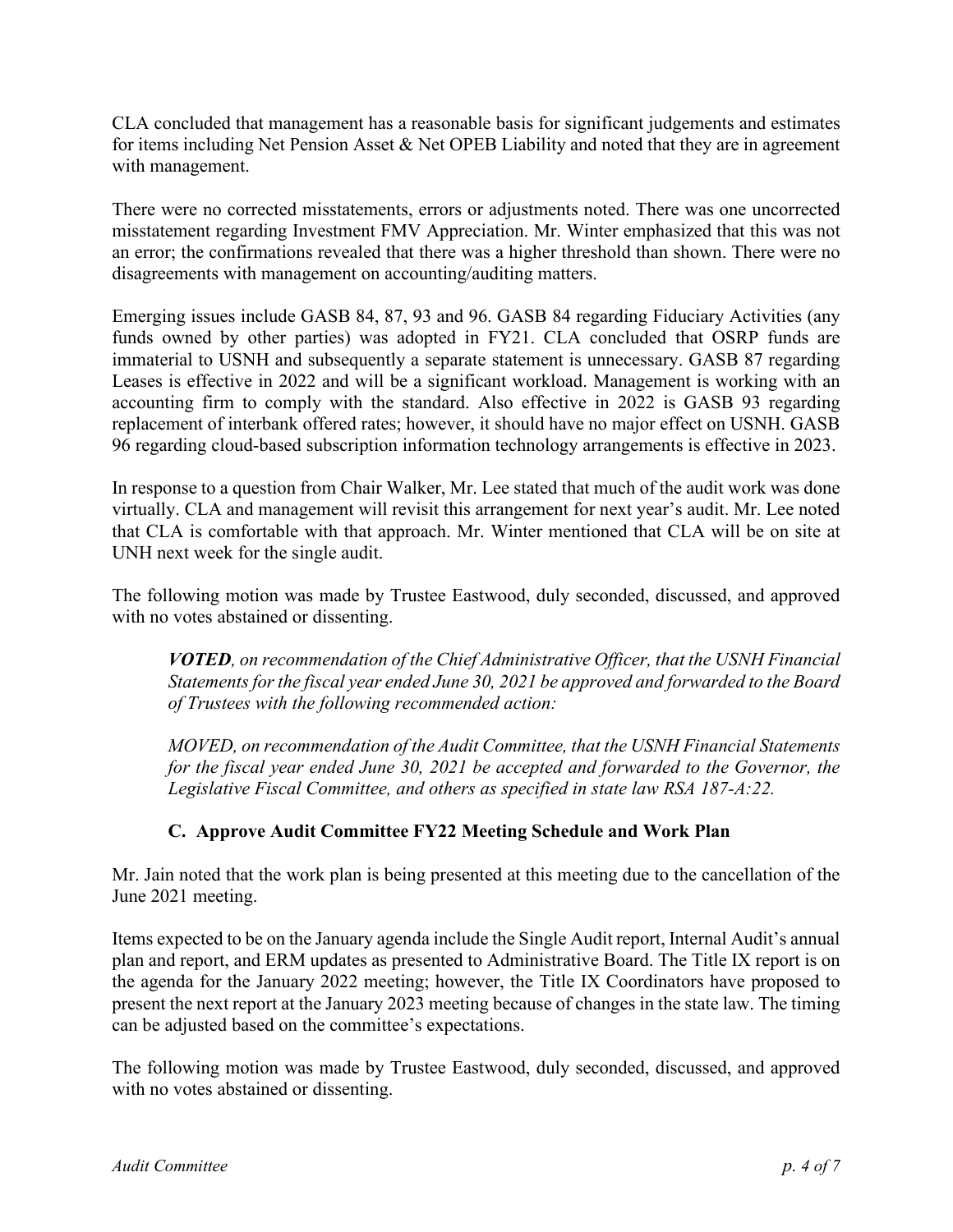*VOTED, on recommendation of the Chief Administrative Officer, that the Audit Committee FY22 Meeting Schedule and Work Plan be approved.*

#### **V. Items for Committee Consideration and Discussion**

#### **A. Title IX Annual Report**

Chair Walker introduced the Title IX staff present at the meeting. Jeffrey Maher discussed the update and report. He noted that the report was scheduled for the June 2021 meeting, and that the reporting period covers from July 2020 through May 2021.

Mr. Maher briefly explained the term "disclosure." There was a decrease in the total number of disclosures (including pre-affiliation) to 201. These trends are consistent with prior years though the number of incidents is lower due in part to the impact of COVID-19. Sexual harassment and sexual assault with penetration (27% each) were the highest reported types of misconduct, followed by dating violence (12%).

Overall, there were approximately 21% fewer disclosures across the University System compared to 2019-2020 (pandemic shutdown) and 31% fewer than 2018-19 (pre-pandemic). Reduced on-campus density, social gathering restrictions, and remote/hybrid classes all contribute to these trends. The new Title IX regulations were effective in August 2020 so this was the first academic year under the new regulations, which require a formal complaint to initiate an institutional investigation of misconduct. Of 182 affiliated disclosures, 14 parties chose to initiate formal complaints. The high number of formal complaints was unexpected but Title IX Coordinators were able to process them using tools such as shared resources and Zoom.

RSA 188-H was effective in January 2021. Title IX Coordinators are actively working to meet the law's requirements which include development of policies, climate surveys, awareness campaigns, and data reporting to the NH Department of Education (DOE). A state-wide Task Force, on which USNH is participating, is the vehicle for these requirements. There are also a number of sub-committees being formed. A Confidential Resource Advisor has been designated and protocols regarding investigations and prosecution of sexual misconduct incidents have been updated. All NH institutions must conduct a climate survey (due in March) and provide annual data concerning allegations of sexual misconduct to the DOE, Department of Health and Human Services (DHHS), NH House and Senate (due annually on October 1). A standardized climate survey was recently released. Data required for DOE reporting include allegations of dating and domestic violence, sexual assault, stalking, concurrent law enforcement investigations, and student conduct outcomes. Important to note is that the data will be comparative to other NH institutions outside of USNH.

Trustee Eastwood inquired whether the state data excluded data that has previously been reported. Attorney Martin noted that at a minimum the USNH reports will be supplemented with information concerning  $3<sup>rd</sup>$  party reports. She also confirmed that data and climate surveys regarding other institutions will be included for the committee.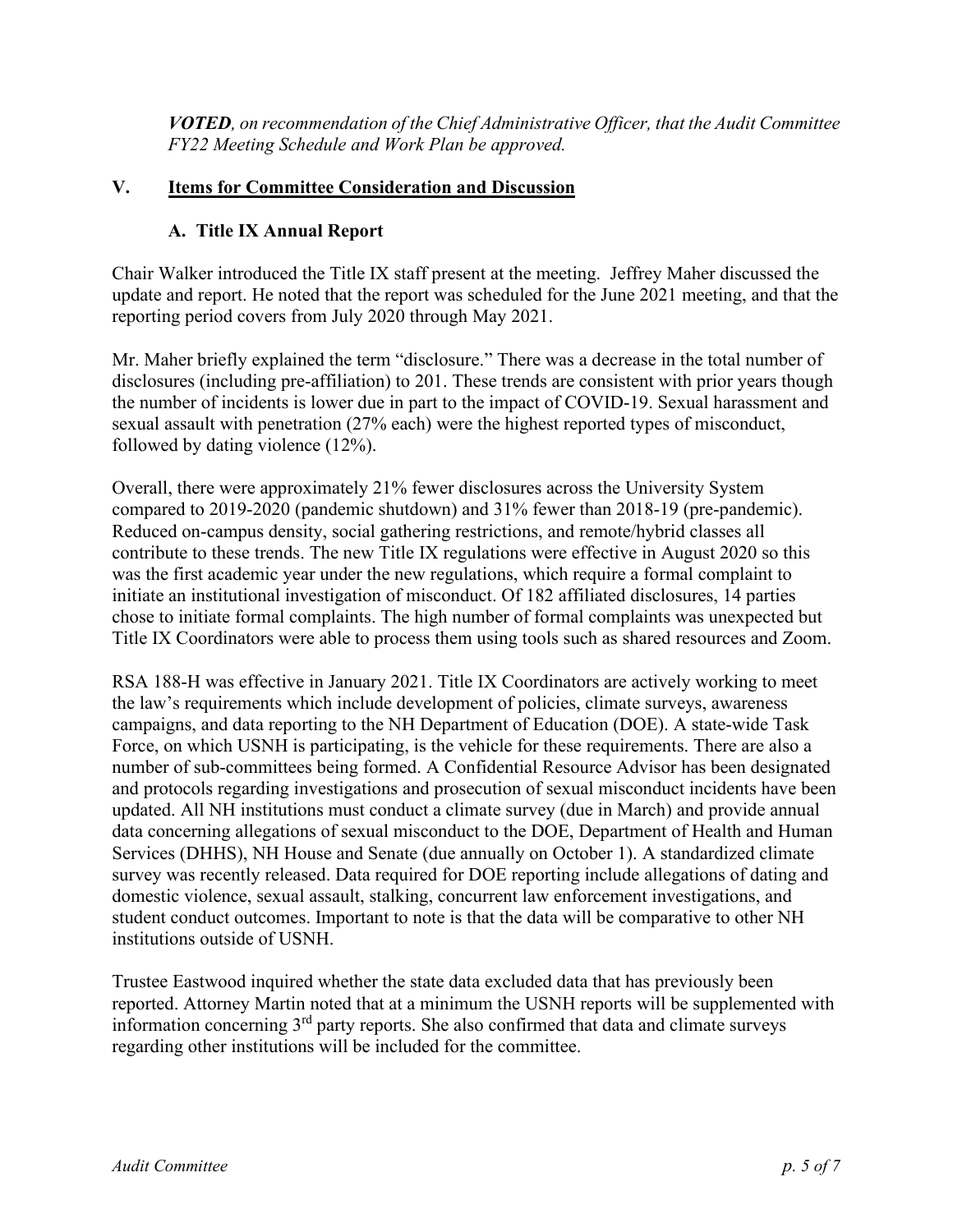Chair Walker asked whether there were inconsistencies or redundancies between State and Federal law. Mr. Maher stated there are some inconsistencies because the state law was passed before the Title IX rules were finalized. He noted that the DOE is using the rulemaking process to clarify the requirements for the climate survey.

For consistency and data analysis purposes, USNH Title IX Coordinators proposed to consolidate the Board of Trustees report with the annual State reporting. Title IX Coordinators would like to submit their next annual report to the Audit Committee in January 2023 which would cover the data from the prior academic year, and every January thereafter. The committee agreed with this approach.

Chair Walker thanked the Title IX coordinators for their valuable work.

## **B. Results of Audit Committee's Self-assessment**

Mr. Jain noted that there was low survey participation. Mr. Jain requested members to provide feedback/comments/questions, which can be incorporated into the upcoming meetings. If necessary, committee members can contact him with any feedback.

In response to a question from Chair Walker regarding suggestions for "deeper dive" items, Trustee Stevens emphasized the importance of Title IX and campus culture. He also encouraged USSB representatives to attend meetings. Lastly, he noted the value of USNH financial staff.

## **C. Review Audit Committee Charter**

The Audit Committee has the responsibility to review and assess the adequacy of the Audit Committee Charter on an annual basis and recommend any changes to the Board.

No changes to the Audit Committee Charter are recommended by USNH staff at this time.

Mr. Jain asked the Committee members to provide suggestions. If necessary, committee members can contact him with any feedback.

There were no questions from the committee.

## **D. Status of Outstanding Audit Issues**

Mr. Jain noted that the list of outstanding audit issues (as of June 9, 2021) includes all significant (high risk) open issues from past audit reports and those that were closed since the report was last distributed to the Audit Committee. It is updated semi-annually for follow-up and control monitoring purposes. Of 78 action plans currently being tracked, including nine from internal audit reports issued since the last semi-annual, 11 of the underlying risk/control issues have been reported by management as resolved and the remaining 67 are in process, much improved, on hold, and/or management has accepted the residual risk.